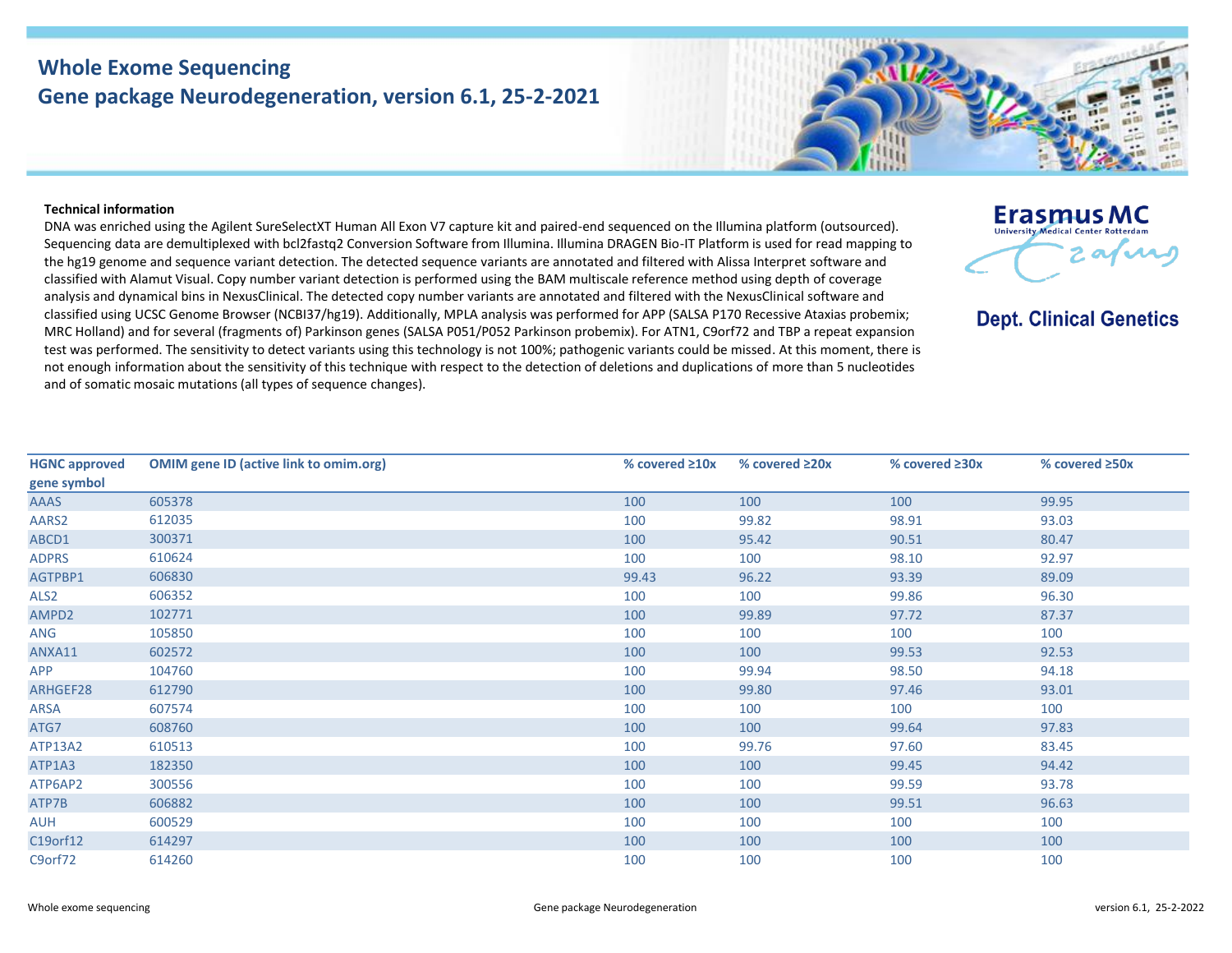| <b>HGNC approved</b> | <b>OMIM gene ID (active link to omim.org)</b> | % covered $\geq 10x$ | % covered ≥20x | % covered $\geq 30x$ | % covered ≥50x |
|----------------------|-----------------------------------------------|----------------------|----------------|----------------------|----------------|
| gene symbol          |                                               |                      |                |                      |                |
| CACNA1A              | 601011                                        | 100                  | 99.17          | 95.07                | 79.63          |
| CAV1                 | 601047                                        | 100                  | 100            | 98.32                | 91.67          |
| <b>CBS</b>           | 613381                                        | 100                  | 100            | 100                  | 100            |
| CHCHD10              | 615903                                        | 92.41                | 85.29          | 78.46                | 62.43          |
| CHCHD <sub>2</sub>   | 616244                                        | 100                  | 100            | 100                  | 91.78          |
| CHMP2B               | 609512                                        | 100                  | 100            | 90.18                | 80.17          |
| CISD <sub>2</sub>    | 611507                                        | 88.49                | 76.99          | 76.99                | 76.99          |
| CLCN <sub>2</sub>    | 600570                                        | 100                  | 100            | 100                  | 96.25          |
| CLN <sub>3</sub>     | 607042                                        | 100                  | 98.64          | 91.76                | 88.17          |
| CLN5                 | 608102                                        | 93.14                | 93.14          | 88.00                | 73.62          |
| CLN6                 | 606725                                        | 100                  | 100            | 100                  | 96.55          |
| CLN8                 | 607837                                        | 100                  | 100            | 100                  | 100            |
| <b>CNP</b>           | 123830                                        | 99.55                | 98.29          | 98.29                | 95.68          |
| <b>COASY</b>         | 609855                                        | 100                  | 100            | 98.69                | 92.60          |
| COL4A1               | 120130                                        | 99.39                | 97.25          | 93.74                | 85.37          |
| COL4A2               | 120090                                        | 100                  | 99.79          | 98.72                | 91.61          |
| COQ4                 | 612898                                        | 100                  | 93.69          | 80.43                | 63.74          |
| CP                   | 117700                                        | 99.05                | 99.05          | 99.05                | 98.77          |
| <b>CRAT</b>          | 600184                                        | 100                  | 98.24          | 95.86                | 90.14          |
| CSF1R                | 164770                                        | 100                  | 99.58          | 97.75                | 90.20          |
| CST <sub>3</sub>     | 604312                                        | 100                  | 98.09          | 91.97                | 83.73          |
| <b>CTSA</b>          | 613111                                        | 100                  | 99.85          | 99.59                | 92.57          |
| <b>CTSD</b>          | 116840                                        | 100                  | 93.79          | 93.79                | 90.47          |
| <b>CTSF</b>          | 603539                                        | 95.77                | 88.58          | 86.39                | 83.35          |
| CYP27A1              | 606530                                        | 100                  | 100            | 100                  | 100            |
| DARS2                | 610956                                        | 100                  | 100            | 100                  | 97.36          |
| DCAF17               | 612515                                        | 100                  | 100            | 100                  | 96.52          |
| DCTN1                | 601143                                        | 100                  | 99.35          | 98.33                | 91.75          |
| DNAJC13              | 614334                                        | 100                  | 100            | 99.96                | 98.65          |
| DNAJC5               | 611203                                        | 100                  | 100            | 98.81                | 82.05          |
| DNAJC6               | 608375                                        | 100                  | 100            | 100                  | 97.28          |
| DNMT1                | 126375                                        | 100                  | 99.85          | 98.71                | 94.39          |
| DPYSL5               | 608383                                        | 100                  | 100            | 99.79                | 96.14          |
| EIF2AK2              | 176871                                        | 100                  | 100            | 99.74                | 95.75          |
| EIF2B1               | 606686                                        | 100                  | 100            | 100                  | 97.53          |
| EIF2B2               | 606454                                        | 100                  | 100            | 99.55                | 96.74          |
| EIF2B3               | 606273                                        | 100                  | 100            | 100                  | 100            |
| EIF2B4               | 606687                                        | 100                  | 98.64          | 95.06                | 90.52          |
| <b>EIF2B5</b>        | 603945                                        | 100                  | 98.27          | 96.72                | 91.34          |
| EIF4G1               | 600495                                        | 100                  | 99.30          | 98.58                | 93.78          |
| ERBB4                | 600543                                        | 100                  | 100            | 100                  | 99.21          |
| EXOSC <sub>3</sub>   | 606489                                        | 100                  | 100            | 100                  | 100            |
| FA2H                 | 611026                                        | 100                  | 96.58          | 89.53                | 72.53          |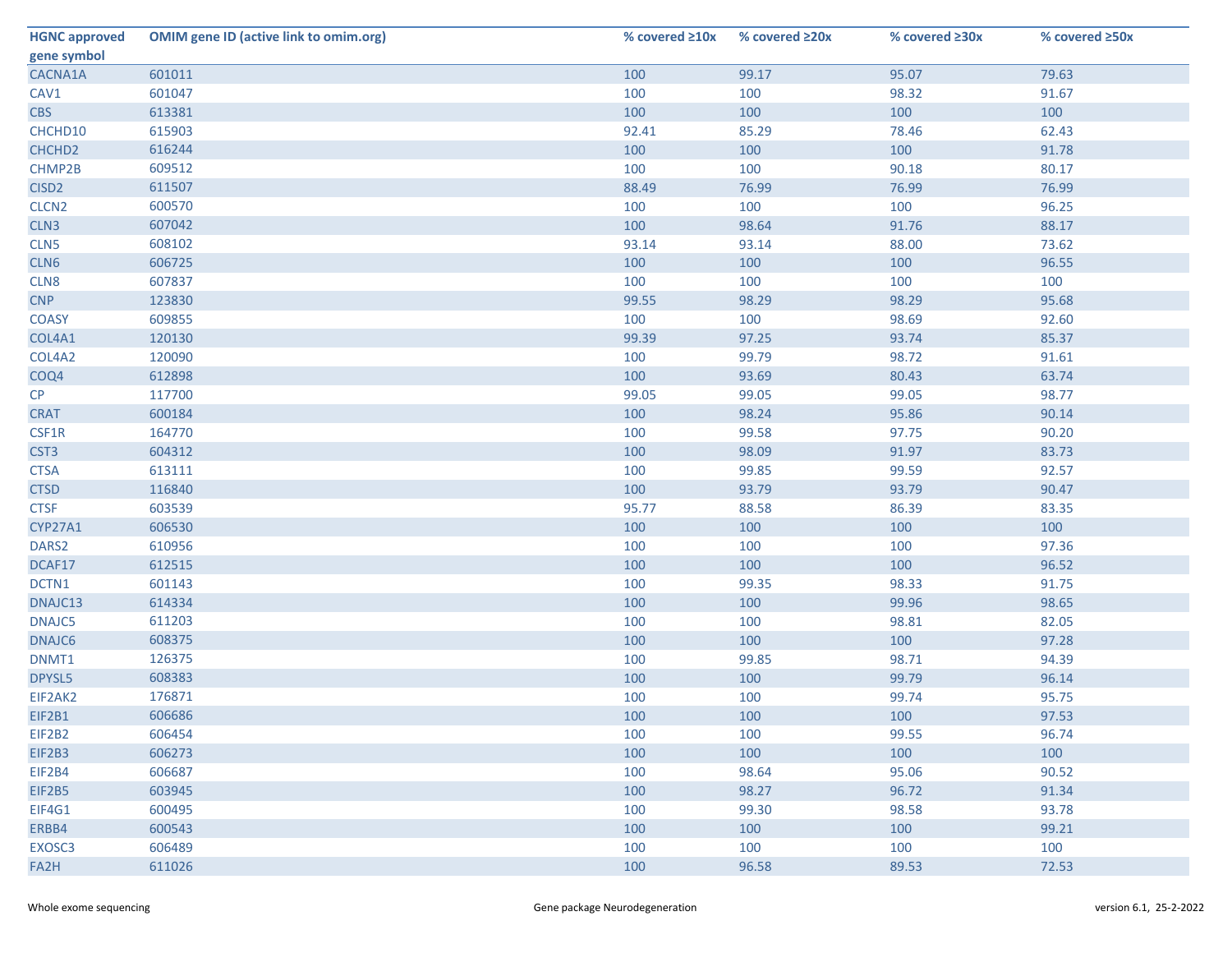| <b>HGNC approved</b> | <b>OMIM gene ID (active link to omim.org)</b> | % covered $\geq 10x$ | % covered $\geq 20x$ | % covered ≥30x | % covered ≥50x |
|----------------------|-----------------------------------------------|----------------------|----------------------|----------------|----------------|
| gene symbol          |                                               |                      |                      |                |                |
| FBXO7                | 605648                                        | 100                  | 98.28                | 91.87          | 91.87          |
| FIG4                 | 609390                                        | 100                  | 100                  | 100            | 99.50          |
| FOLR1                | 136430                                        | 100                  | 100                  | 100            | 100            |
| FTL                  | 134790                                        | 100                  | 100                  | 95.12          | 84.71          |
| <b>FUS</b>           | 137070                                        | 100                  | 100                  | 99.84          | 96.09          |
| <b>GALC</b>          | 606890                                        | 99.96                | 99.96                | 99.96          | 97.95          |
| GBE1                 | 607839                                        | 100                  | 100                  | 100            | 99.38          |
| <b>GCDH</b>          | 608801                                        | 100                  | 100                  | 100            | 96.94          |
| <b>GEMIN5</b>        | 607005                                        | 100                  | 100                  | 99.76          | 98.25          |
| <b>GFAP</b>          | 137780                                        | 100                  | 99.81                | 96.10          | 81.56          |
| <b>GLA</b>           | 300644                                        | 100                  | 100                  | 100            | 98.28          |
| <b>GRN</b>           | 138945                                        | 100                  | 100                  | 100            | 97.18          |
| <b>GSN</b>           | 137350                                        | 100                  | 98.34                | 94.75          | 86.19          |
| <b>HEXA</b>          | 606869                                        | 100                  | 100                  | 100            | 98.79          |
| <b>HEXB</b>          | 606873                                        | 100                  | 97.84                | 95.71          | 90.79          |
| HNRNPA1              | 164017                                        | 100                  | 100                  | 100            | 100            |
| HNRNPA2B1            | 600124                                        | 100                  | 100                  | 100            | 98.63          |
| <b>HPDL</b>          | 618994                                        | 100                  | 100                  | 100            | 100            |
| HTRA1                | 602194                                        | 90.80                | 87.87                | 86.45          | 84.48          |
| HTRA2                | 606441                                        | 100                  | 100                  | 100            | 99.54          |
| ISCA <sub>2</sub>    | 615317                                        | 100                  | 100                  | 100            | 100            |
| ITM2B                | 603904                                        | 100                  | 100                  | 99.95          | 96.73          |
| JAM2                 | 606870                                        | 100                  | 96.95                | 90.99          | 89.86          |
| KARS1                | 601421                                        | 100                  | 100                  | 100            | 99.05          |
| KCTD7                | 611725                                        | 100                  | 100                  | 100            | 98.73          |
| LMNB1                | 150340                                        | 100                  | 100                  | 98.89          | 93.02          |
| <b>LRP10</b>         | 609921                                        | 100                  | 99.32                | 96.80          | 89.43          |
| LRRK2                | 609007                                        | 100                  | 99.70                | 98.95          | 96.98          |
| <b>MAPT</b>          | 157140                                        | 95.53                | 92.66                | 89.69          | 79.70          |
| MATR3                | 164015                                        | 100                  | 100                  | 100            | 97.96          |
| <b>MECR</b>          | 608205                                        | 99.10                | 92.73                | 86.22          | 82.27          |
| MED <sub>20</sub>    | 612915                                        | 100                  | 100                  | 100            | 99.30          |
| MFSD8                | 611124                                        | 100                  | 100                  | 100            | 97.84          |
| <b>MMACHC</b>        | 609831                                        | 100                  | 100                  | 100            | 95.30          |
| <b>MTHFR</b>         | 607093                                        | 100                  | 100                  | 99.74          | 95.92          |
| <b>MTR</b>           | 156570                                        | 100                  | 100                  | 99.44          | 97.37          |
| <b>MYORG</b>         | 618255                                        | 100                  | 100                  | 100            | 99.68          |
| NARS1                | 108410                                        | 100                  | 100                  | 100            | 95.63          |
| <b>NKX6-2</b>        | 605955                                        | 100                  | 95.01                | 89.17          | 78.00          |
| NOTCH <sub>3</sub>   | 600276                                        | 99.58                | 95.67                | 92.96          | 85.47          |
| NOVA <sub>2</sub>    | 601991                                        | 93.25                | 86.50                | 80.59          | 67.77          |
| NPC1                 | 607623                                        | 100                  | 99.98                | 98.96          | 97.40          |
| NPC <sub>2</sub>     | 601015                                        | 100                  | 100                  | 100            | 100            |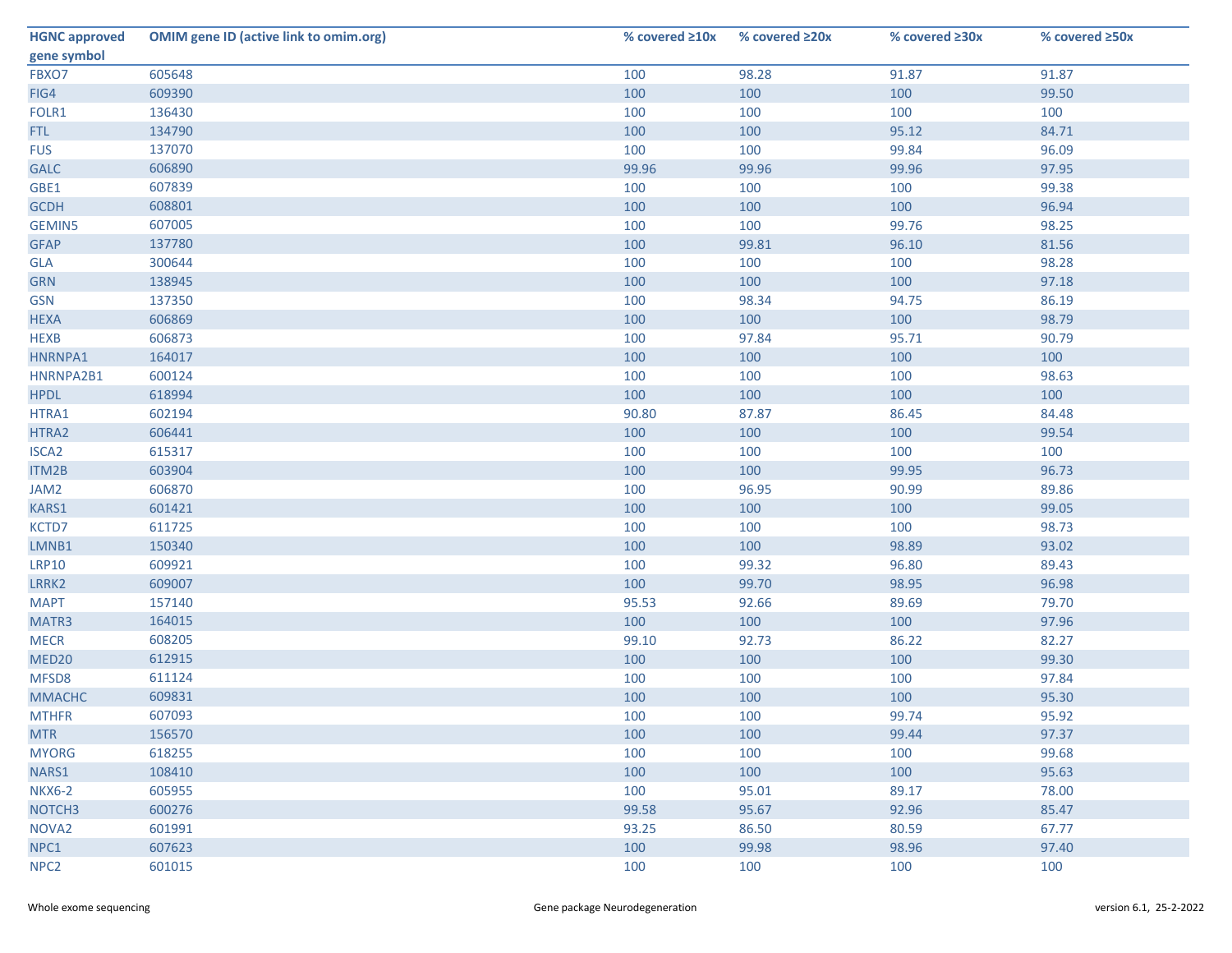| <b>HGNC approved</b> | <b>OMIM gene ID (active link to omim.org)</b> | % covered $\geq 10x$ | % covered ≥20x | % covered $\geq 30x$ | % covered ≥50x |
|----------------------|-----------------------------------------------|----------------------|----------------|----------------------|----------------|
| gene symbol          |                                               |                      |                |                      |                |
| <b>NRROS</b>         | 615322                                        | 100                  | 99.88          | 97.76                | 91.23          |
| <b>OPTN</b>          | 602432                                        | 100                  | 100            | 97.51                | 79.26          |
| PAH                  | 612349                                        | 100                  | 100            | 100                  | 100            |
| PANK <sub>2</sub>    | 606157                                        | 100                  | 100            | 100                  | 99.69          |
| PARK7                | 602533                                        | 100                  | 100            | 100                  | 98.11          |
| <b>PDGFB</b>         | 190040                                        | 100                  | 100            | 100                  | 96.14          |
| <b>PDGFRB</b>        | 173410                                        | 100                  | 100            | 99.40                | 94.76          |
| PFN1                 | 176610                                        | 95.71                | 83.88          | 77.79                | 69.81          |
| PINK1                | 608309                                        | 98.53                | 95.03          | 90.78                | 77.59          |
| PLA2G6               | 603604                                        | 100                  | 100            | 99.56                | 94.14          |
| <b>POLG</b>          | 174763                                        | 100                  | 100            | 98.60                | 90.96          |
| POU4F1               | 601632                                        | 78.68                | 75.21          | 72.21                | 67.46          |
| PPIL1                | 601301                                        | 100                  | 99.83          | 98.27                | 96.02          |
| PPP1R21              | 618159                                        | 100                  | 100            | 100                  | 98.62          |
| PPT1                 | 600722                                        | 100                  | 100            | 100                  | 96.71          |
| PRKAR1B              | 176911                                        | 100                  | 100            | 99.03                | 91.36          |
| <b>PRKN</b>          | 602544                                        | 100                  | 99.08          | 97.31                | 93.27          |
| <b>PRKRA</b>         | 603424                                        | 100                  | 100            | 100                  | 100            |
| <b>PRNP</b>          | 176640                                        | 100                  | 100            | 100                  | 100            |
| <b>PSAP</b>          | 176801                                        | 100                  | 100            | 100                  | 95.51          |
| PSEN1                | 104311                                        | 100                  | 100            | 100                  | 98.72          |
| PSEN <sub>2</sub>    | 600759                                        | 100                  | 98.28          | 94.53                | 83.29          |
| <b>PSENEN</b>        | 607632                                        | 100                  | 100            | 98.35                | 89.94          |
| PTRHD1               | 617342                                        | 100                  | 100            | 100                  | 100            |
| QARS1                | 603727                                        | 100                  | 100            | 100                  | 97.99          |
| RARS2                | 611524                                        | 100                  | 100            | 100                  | 98.90          |
| REPS1                | 614825                                        | 100                  | 100            | 100                  | 99.14          |
| <b>RNU7-1</b>        | 617876                                        | No coverage data     |                |                      |                |
| SCN1A                | 182389                                        | 100                  | 100            | 100                  | 99.91          |
| <b>SDHA</b>          | 600857                                        | 100                  | 97.10          | 96.38                | 94.50          |
| SDHAF1               | 612848                                        | 100                  | 100            | 100                  | 86.16          |
| SEMA6B               | 608873                                        | 99.36                | 89.71          | 80.97                | 70.89          |
| <b>SEPSECS</b>       | 613009                                        | 100                  | 100            | 100                  | 99.65          |
| SERPINI1             | 602445                                        | 100                  | 100            | 100                  | 98.38          |
| <b>SETX</b>          | 608465                                        | 100                  | 100            | 100                  | 99.74          |
| SIGMAR1              | 601978                                        | 100                  | 100            | 100                  | 99.73          |
| <b>SLC17A5</b>       | 604322                                        | 93.58                | 93.58          | 93.58                | 92.55          |
| <b>SLC20A2</b>       | 158378                                        | 100                  | 100            | 100                  | 94.67          |
| SLC33A1              | 603690                                        | 100                  | 100            | 100                  | 99.18          |
| <b>SLC39A14</b>      | 608736                                        | 97.92                | 97.92          | 97.03                | 91.16          |
| <b>SLC44A1</b>       | 606105                                        | 97.56                | 97.56          | 97.56                | 92.41          |
| SLC5A6               | 604024                                        | 100                  | 100            | 100                  | 97.96          |
| SLC6A3               | 126455                                        | 100                  | 99.86          | 98.69                | 92.78          |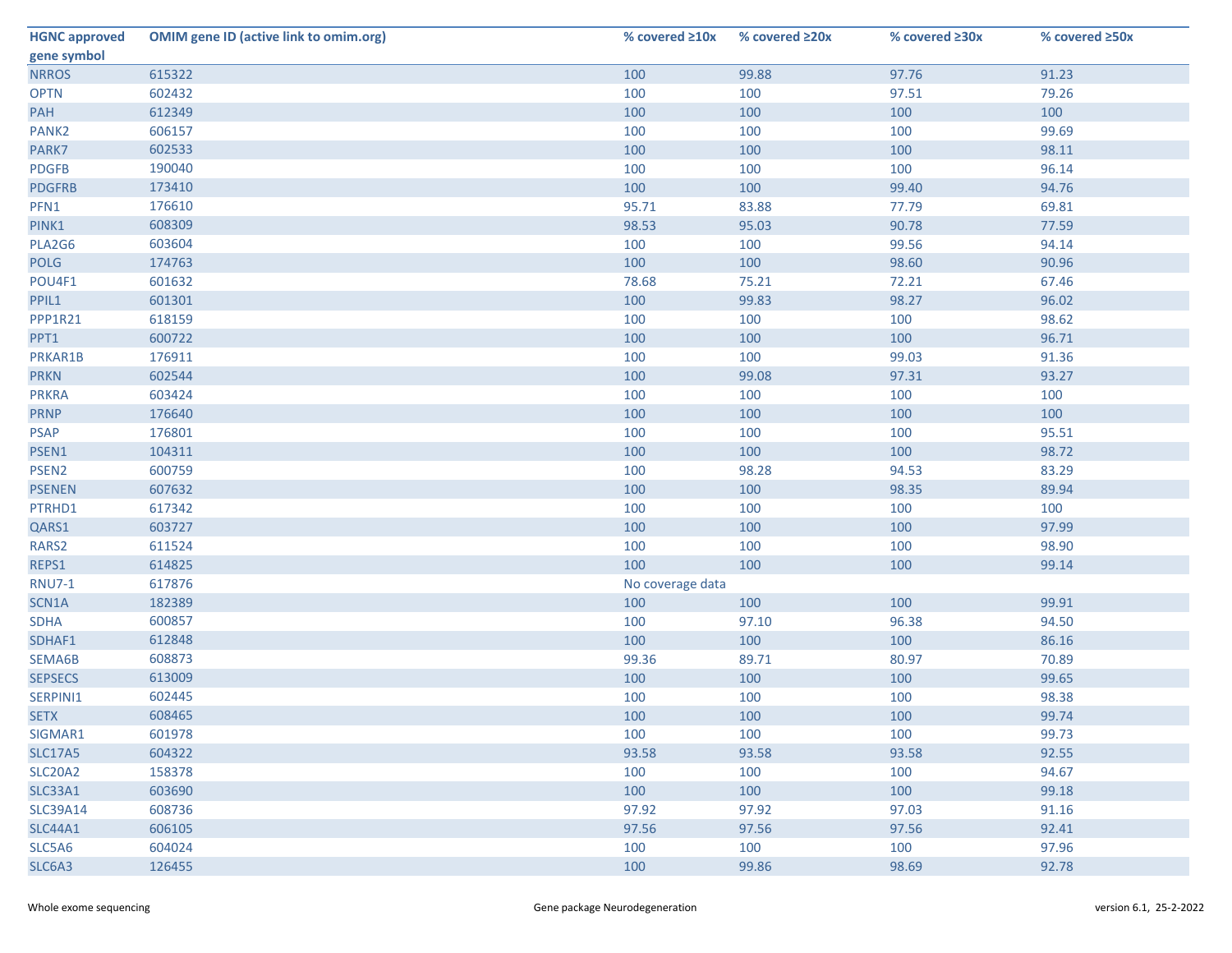| <b>HGNC approved</b> | <b>OMIM gene ID (active link to omim.org)</b> | % covered $\geq 10x$ | % covered $\geq 20x$ | % covered $\geq 30x$ | % covered ≥50x |
|----------------------|-----------------------------------------------|----------------------|----------------------|----------------------|----------------|
| gene symbol          |                                               |                      |                      |                      |                |
| SMPD1                | 607608                                        | 100                  | 100                  | 100                  | 98.58          |
| <b>SNCA</b>          | 163890                                        | 100                  | 100                  | 100                  | 98.27          |
| <b>SNCB</b>          | 602569                                        | 100                  | 100                  | 97.31                | 74.20          |
| SNORD118             | 616663                                        | No coverage data     |                      |                      |                |
| SOD1                 | 147450                                        | 100                  | 100                  | 100                  | 100            |
| SORL1                | 602005                                        | 100                  | 99.69                | 99.29                | 95.93          |
| <b>SPG11</b>         | 610844                                        | 100                  | 100                  | 99.85                | 97.72          |
| <b>SPR</b>           | 182125                                        | 100                  | 100                  | 99.05                | 88.20          |
| SPTBN1               | 182790                                        | 100                  | 100                  | 99.60                | 97.26          |
| SQSTM1               | 601530                                        | 100                  | 100                  | 100                  | 97.43          |
| STUB1                | 607207                                        | 100                  | 100                  | 100                  | 100            |
| SUMF1                | 607939                                        | 100                  | 100                  | 100                  | 100            |
| SYNJ1                | 604297                                        | 99.84                | 97.11                | 94.83                | 92.88          |
| TAF1                 | 313650                                        | 100                  | 99.95                | 99.77                | 97.63          |
| TANGO <sub>2</sub>   | 616830                                        | 100                  | 100                  | 99.95                | 96.86          |
| <b>TARDBP</b>        | 605078                                        | 100                  | 100                  | 100                  | 100            |
| <b>TBC1D23</b>       | 617687                                        | 100                  | 100                  | 99.62                | 97.13          |
| <b>TBCD</b>          | 604649                                        | 99.13                | 96.29                | 93.82                | 86.91          |
| TBK1                 | 604834                                        | 99.69                | 97.68                | 97.68                | 95.59          |
| <b>TBP</b>           | 600075                                        | 100                  | 100                  | 100                  | 100            |
| TH.                  | 191290                                        | 100                  | 98.04                | 94.21                | 86.67          |
| TOE1                 | 613931                                        | 100                  | 100                  | 100                  | 100            |
| TPP1                 | 607998                                        | 100                  | 98.87                | 96.77                | 93.28          |
| TREM2                | 605086                                        | 100                  | 100                  | 100                  | 97.91          |
| TREX1                | 606609                                        | 100                  | 100                  | 100                  | 100            |
| TSEN <sub>2</sub>    | 608753                                        | 86.99                | 86.99                | 86.99                | 86.79          |
| <b>TTR</b>           | 176300                                        | 100                  | 100                  | 100                  | 100            |
| <b>TUBA4A</b>        | 191110                                        | 100                  | 100                  | 100                  | 99.05          |
| <b>TYMP</b>          | 131222                                        | 100                  | 100                  | 97.96                | 83.49          |
| <b>TYROBP</b>        | 604142                                        | 100                  | 100                  | 91.57                | 69.48          |
| UBQLN2               | 300264                                        | 100                  | 100                  | 100                  | 100            |
| UCHL1                | 191342                                        | 100                  | 97.35                | 82.45                | 77.62          |
| UQCRC1               | 191328                                        | 100                  | 100                  | 100                  | 98.21          |
| <b>VAPB</b>          | 605704                                        | 100                  | 100                  | 100                  | 97.53          |
| <b>VCP</b>           | 601023                                        | 100                  | 100                  | 99.67                | 98.66          |
| VPS13A               | 605978                                        | 100                  | 99.76                | 98.64                | 93.61          |
| VPS13C               | 608879                                        | 99.07                | 98.02                | 97.41                | 94.36          |
| VPS35                | 601501                                        | 100                  | 100                  | 100                  | 99.16          |
| VPS41                | 605485                                        | 100                  | 100                  | 99.00                | 97.55          |
| VPS4A                | 609982                                        | 100                  | 99.48                | 97.26                | 93.79          |
| <b>VPS53</b>         | 615850                                        | 100                  | 100                  | 100                  | 98.67          |
| WDR45                | 300526                                        | 100                  | 100                  | 100                  | 98.36          |
| XPR1                 | 605237                                        | 100                  | 100                  | 100                  | 99.25          |